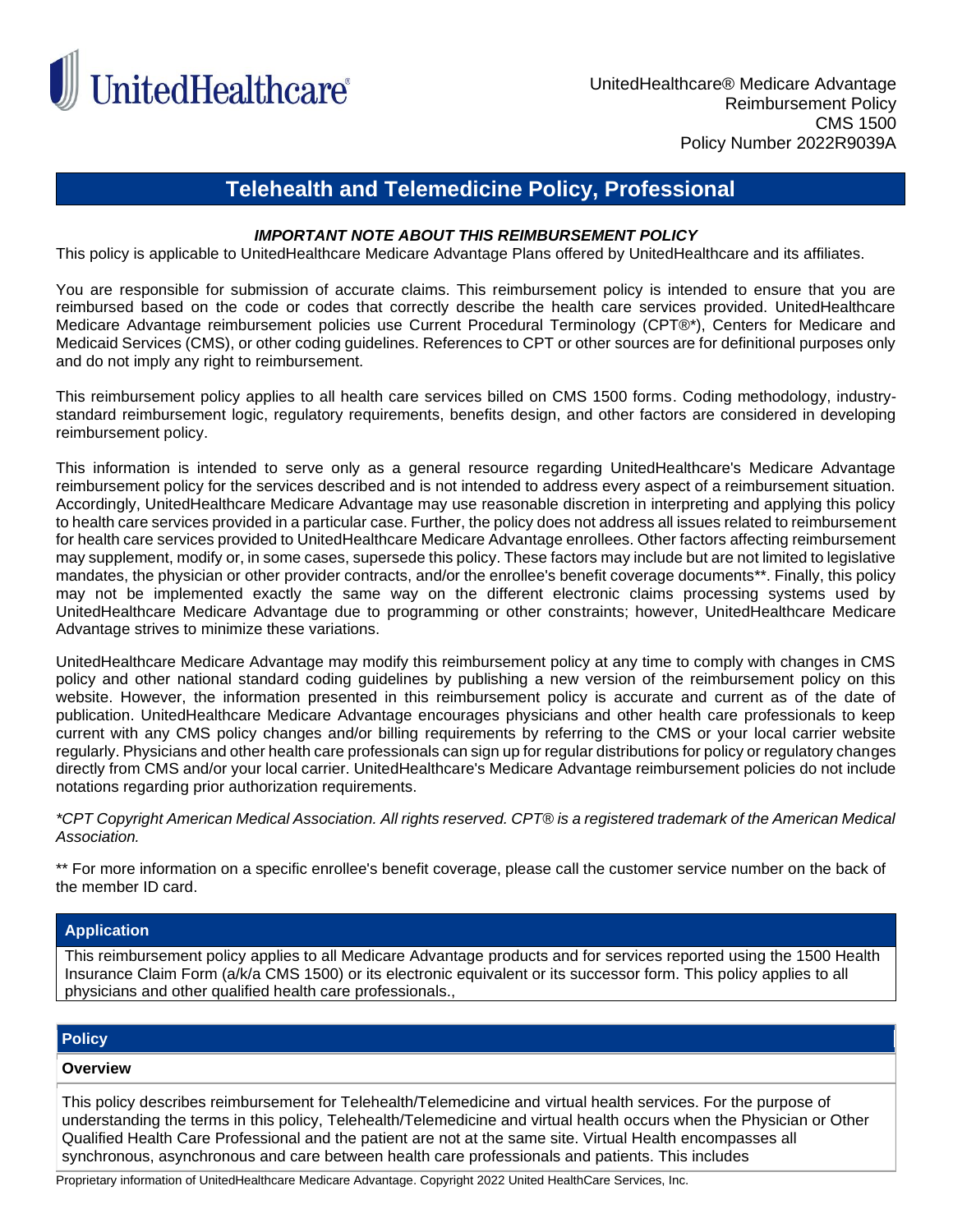

Telehealth/Telemedicine, Communication Technology-Based Services (CTBS), e-visits, virtual check-ins, interprofessional telephone/internet/electronic health record consultations, etc. Specifically, Telehealth/Telemedicine services only include live, Interactive Audio and Visual Transmissions of an encounter from one site to another using telecommunications technology (synchronous only). The terms Telehealth and Telemedicine are used interchangeably in this policy.

## **Reimbursement Guidelines- Telehealth/Telemedicine**

The Centers for Medicare and Medicaid Services (CMS) have 2 POS codes dedicated to Telehealth Services. POS Code 02: The location where health services and health related services are provided or health related services through telecommunication technology. Patient is not located in their home when receiving health services or health related service through telecommunication technology.

POS Code 10: The location where health services and health related services are provided or received, through telecommunication technology. Patient is located in their home (which is a location other than a hospital or other facility where the patient receives care in a private residence) when receiving health services or health related services through telecommunication technology.

These Telehealth POS code does not apply to Originating Site facilities billing a facility fee.

Several conditions must be met for Medicare to make payments for Telehealth services under the Medicare Physician Fee Schedule (MPFS). The service must be on the list of Medicare Telehealth services and meet all of the following additional requirements:

- The service must be furnished via an interactive telecommunications system
- The service must be furnished by a physician or authorized practitioner
- The service must be furnished to an eligible Telehealth individual
- The individual receiving the service must be located in a CMS recognized Telehealth Originating Site.

# **Originating Site Requirements**

The Originating Site is where the member is housed with a telepresenter during a Telehealth encounter. UnitedHealthcare Medicare Advantage recognizes the CMS-designated Originating Sites considered eligible for furnishing Telehealth services to a patient located in an Originating Site.

Examples of CMS Originating Sites:

- The office of a physician or practitioner
- A hospital (inpatient or outpatient)
- A critical access hospital (CAH)
- A rural health clinic (RHC)
- A federally qualified health center (FQHC)
- A hospital-based or critical access hospital-based renal dialysis center (including satellites); NOTE: Independent renal dialysis facilities are not eligible Originating Sites
- A skilled nursing facility (SNF)
- A community mental health center (CMHC)
- Mobile Stroke Unit
- Patient home\* for approved authorized Medicare Services (i.e., End Stage Renal Disease (ESRD), Drug Treatment etc.).

\*In addition, UnitedHealthcare Medicare Advantage recognizes home as an Originating Site as determined by the members benefit plans.

## **Eligible Care Providers**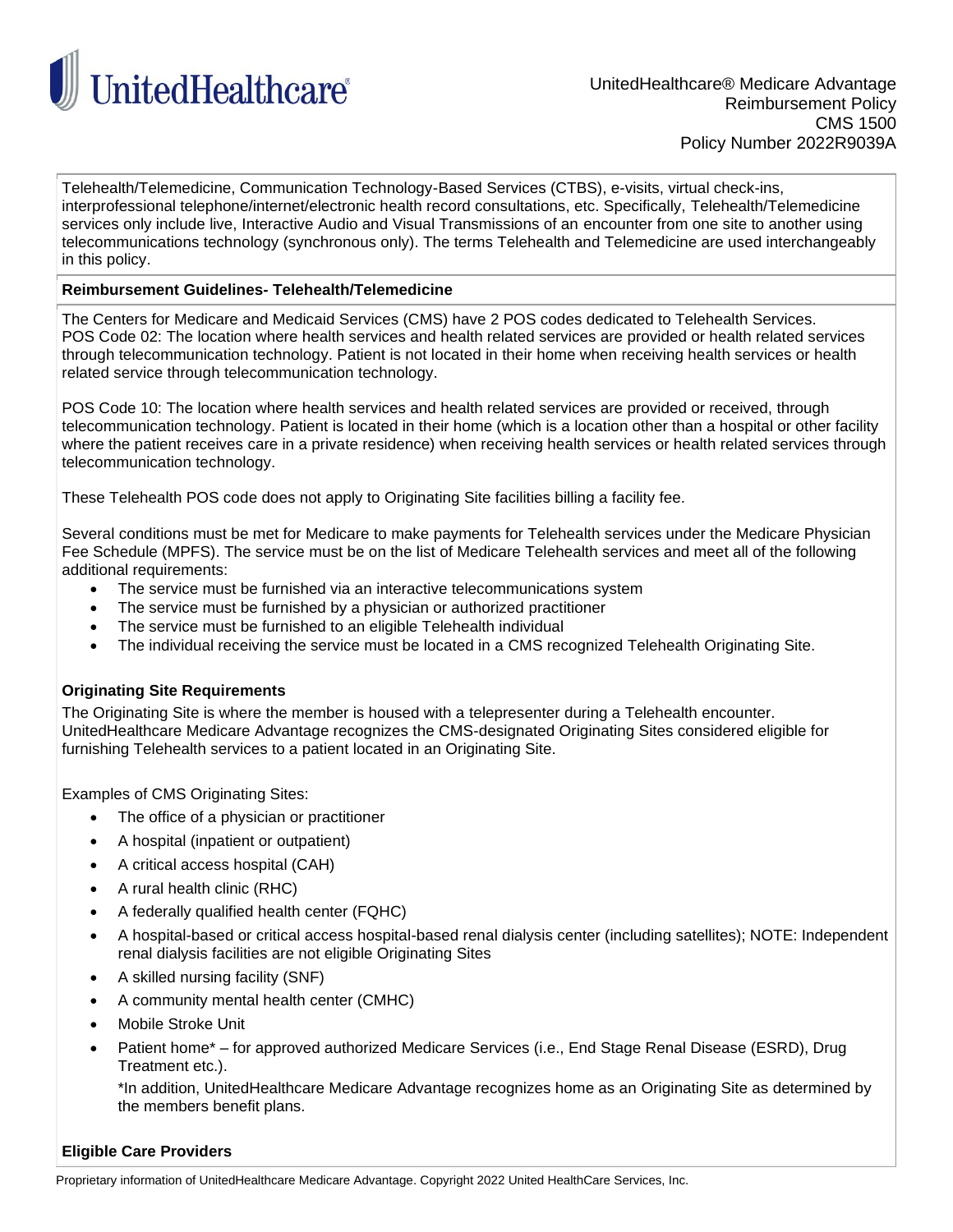

UnitedHealthcare Medicare Advantage follows CMS policies regarding types of care providers eligible to deliver Telehealth services. These include, for example:

- Physician
- Nurse practitioner
- Physician assistant
- Nurse-midwife
- Clinical nurse specialist
- Registered dietitian or nutrition professional
- Clinical psychologist
- Clinical social worker
- Certified Registered Nurse Anesthetists

UnitedHealthcare Medicare Advantage will reimburse for CMS approved Telehealth Services with the use of the Telehealth POS 02 or 10, which certifies that the service meets the Telehealth requirements.

# **Other Types of Virtual HealthCare**

# **Communication Technology-Based Services (CTBS) and Remote Physiologic Monitoring (RPM)**

These services are eligible to be considered for reimbursement under this policy and are described in the CMS Physician Fee Schedule (PFS). Examples include:

- **Electronic visits**
- Virtual Check-Ins
- Remote Physiologic Monitoring
- Interprofessional Telephone/Internet/Electronic Health Record Consultations

Note: The CTBS and RPM services are never rendered in-person and therefore should not be reported with POS 02 or 10, and/or a Telehealth modifier (95, GT, GQ or G0).

## **Communication Technology-Based and Other Related Services Not Reimbursed by UnitedHealthcare Medicare Advantage**

Certain CTBS and other related services are not eligible for reimbursement according to the CMS PFS. Consistent with CMS, UnitedHealthcare Medicare Advantage will not separately reimburse for certain codes assigned a non-payable status.

# **Modifiers**

The Current Procedural Terminology (CPT®) and Healthcare Common Procedure Coding System (HCPCS) codes that describe a Telehealth service (a physician-patient encounter from one site to another) are generally the same codes that describe an encounter when the physician and patient are at the same site.

UnitedHealthcare Medicare Advantage will consider reimbursement for a procedure code/modifier combination using modifier GQ to report Asynchronous Telecommunications only when the modifier has been used appropriately.

The GQ modifier describes the technology used to facilitate a Telehealth encounter. The GQ modifier indicates that store-and-forward technology is being used and the services do not include direct, in-person contact.

## **Telephone Services**

United Healthcare Medicare Advantage follows CMS guidelines and does not reimburse for telephone charges submitted with CPT codes 98966-98968, when billed with POS 02 or 10, because these codes do not involve direct, face to face patient contact and are considered an integral part of other services provided.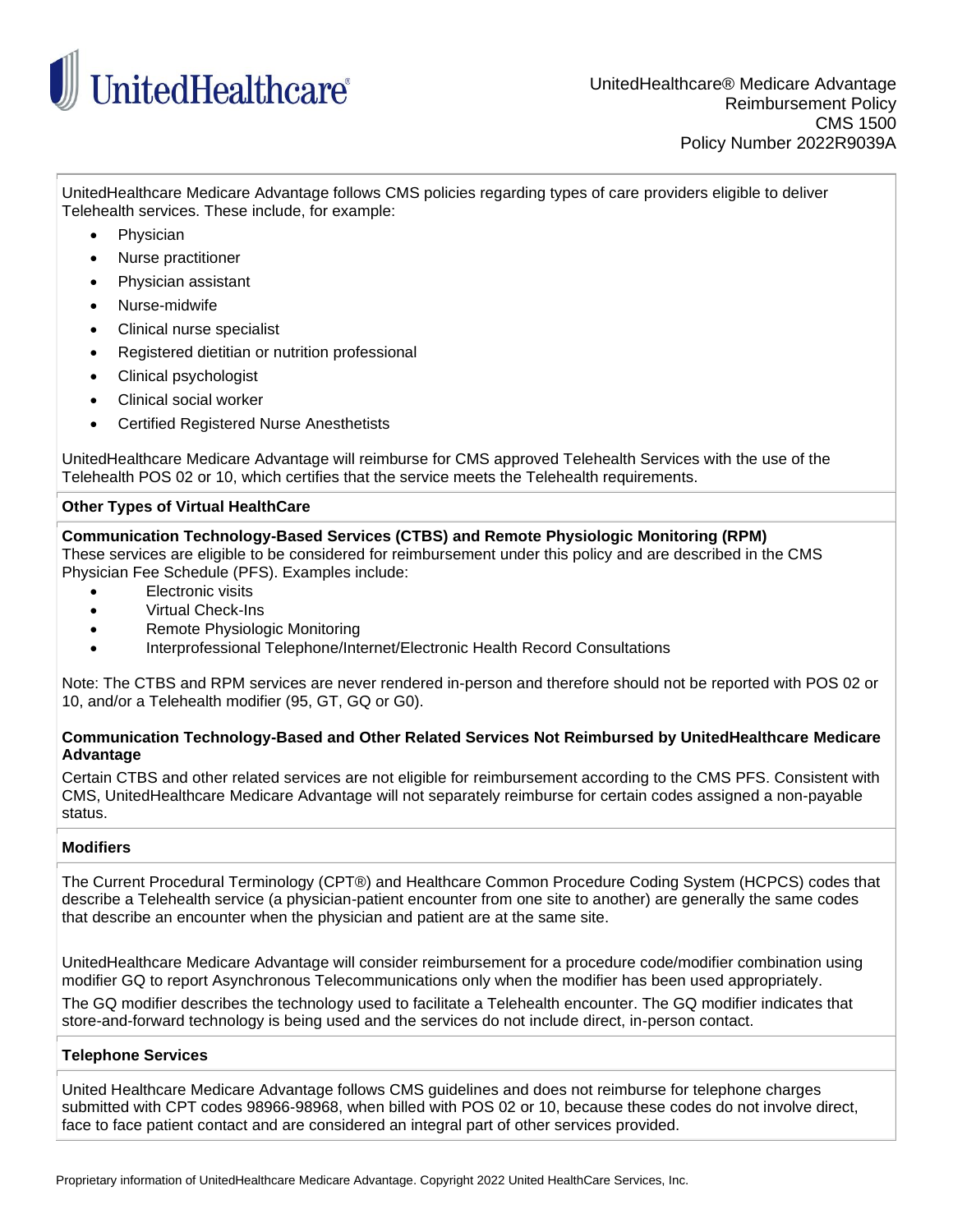

## **On-Line Medical Evaluation/Assessment**

An on-line medical evaluation is an internet response to a patient's on-line question. UnitedHealthcare Medicare Advantage follows CMS guidelines and does not reimburse for Online Medical Evaluation CPT codes 99421-99423 when billed as Telehealth (POS 02 or 10) services because these services do not involve a face-to-face encounter.

### **Interprofessional Telephone/Internet Consultations**

UnitedHealthcare Medicare Advantage follows CMS guidelines and does not reimburse for interprofessional telephone/internet assessment and management services reported with CPT codes 99446-99449, 99451-99452 when billed as Telehealth services (POS 02 or 10) because these services are communications between healthcare providers and do not involve direct, face to face patient contact.

### **Chronic Care Remote Physiologic Monitoring**

UnitedHealthcare Medicare Advantage follows CMS guidelines, which do not reimburse for chronic care Remote Physiologic Monitoring reported with CPT codes 99453, 99454, and 99457, 99458, 99473, 99474, 99091 when billed as Telehealth services (POS 02 or 10) because these services do not involve direct, face to face patient contact and are considered an integral part of other services provided.

| <b>Definitions</b>                                                                                                                                                           |                                                                                                                                                                                                                                                                                                                                                             |  |
|------------------------------------------------------------------------------------------------------------------------------------------------------------------------------|-------------------------------------------------------------------------------------------------------------------------------------------------------------------------------------------------------------------------------------------------------------------------------------------------------------------------------------------------------------|--|
| <b>Asynchronous</b><br><b>Telecommunication</b>                                                                                                                              | Medical information is stored and forwarded to be reviewed at a later time by a<br>physician or health care practitioner at a distant site. The medical information is<br>reviewed without the patient being present. Also referred to as store-and-forward<br>telehealth or non-interactive telecommunication.                                             |  |
| <b>Communication Technology-</b><br><b>Based Services (CTBS)</b>                                                                                                             | Services furnished via telecommunications technology and considered under virtual<br>care but not considered Telehealth services.                                                                                                                                                                                                                           |  |
| Interactive Audio and Video<br><b>Telecommunication or</b><br><b>Interactive Audio and Visual</b><br><b>Transmissions or Audio-Visual</b><br><b>Communication Technology</b> | Medical information is communicated in real-time with the use of Interactive Audio<br>and Video Communications equipment. The real-time communication is between<br>the patient and a distant physician or health care specialist who is performing the<br>service reported. The patient must be present and participating throughout the<br>communication. |  |
| <b>Originating Site</b>                                                                                                                                                      | The location of a patient at the time the service being furnished via a<br>telecommunications system occurs.                                                                                                                                                                                                                                                |  |
| Telehealth/Telemedicine                                                                                                                                                      | Telehealth services are live, Interactive Audio and Visual Transmissions of a<br>physician-patient encounter from one site to another using telecommunications<br>technology. They may include transmissions of real-time telecommunications or<br>those transmitted by store-and-forward technology.                                                       |  |
| <b>Remote Physiologic Monitoring</b>                                                                                                                                         | Collecting of vitals and physiologic information by the patient that is then sent to the<br>health care professional for interpretation and monitoring of the data.                                                                                                                                                                                         |  |

#### **Questions and Answers**

**1**

**Q:** How does UnitedHealthcare Medicare Advantage reimburse for phone calls to patients that are not associated with any other service? For example, a pediatrician receives a call from a mother at 2 A.M. regarding an asthmatic child having difficulty breathing. The physician is able to handle the situation over the phone without requiring the child to be seen in an emergency room. On what basis will the visit be denied?

**A:** UnitedHealthcare Medicare Advantage will not reimburse for this service since it did not require direct, inperson patient contact. This service is considered included in the overall management of the patient.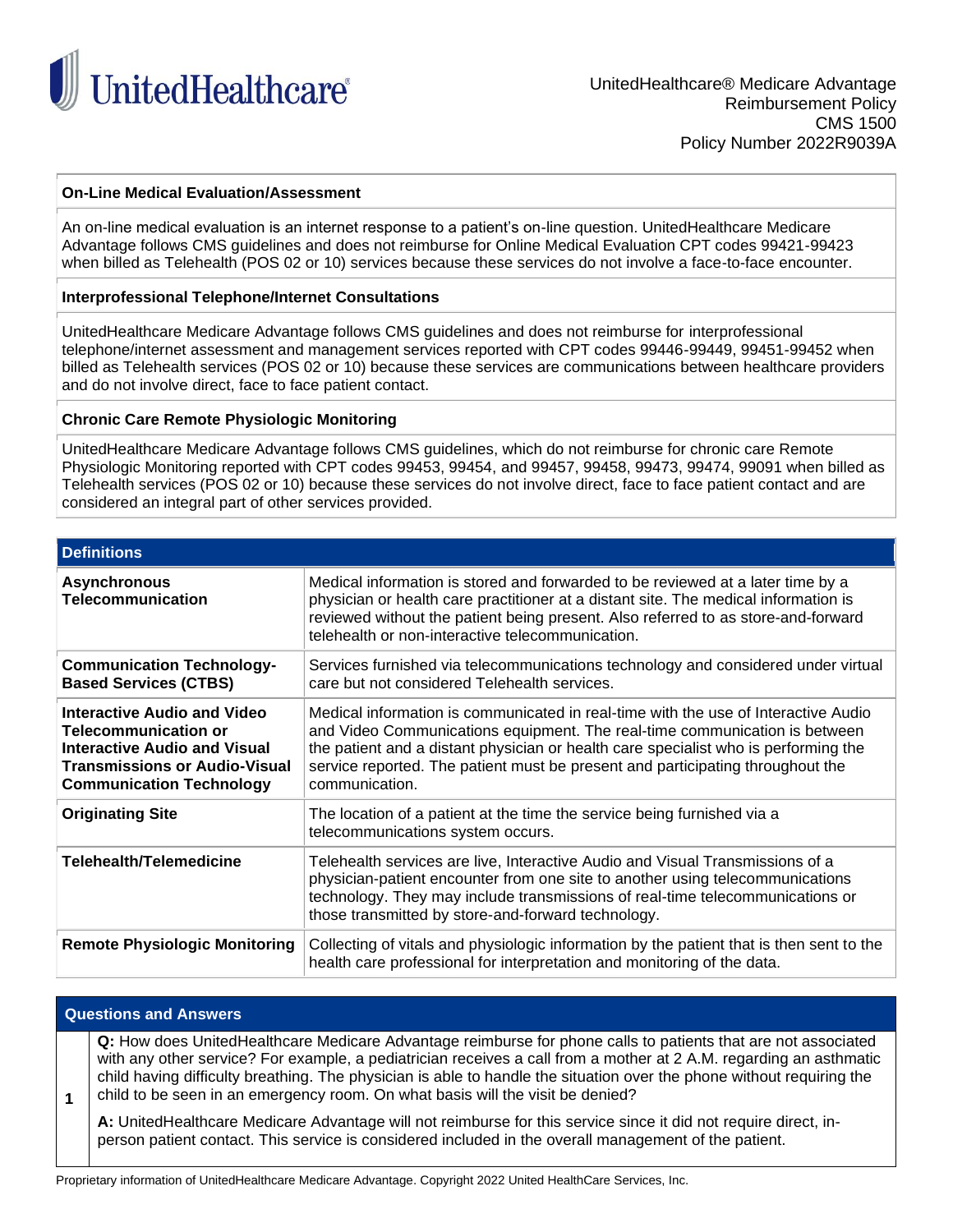

|                         | (Note: Between March 2020 to the end of the Public Health Emergency (PHE), Providers should visit the<br>COVID-19 information on UHCprovider.com/covid19>Telehealth for guidelines regarding services rendered<br>using Telehealth. During the PHE Telehealth eligible codes were expanded)                                                                      |
|-------------------------|------------------------------------------------------------------------------------------------------------------------------------------------------------------------------------------------------------------------------------------------------------------------------------------------------------------------------------------------------------------|
| $\overline{\mathbf{2}}$ | Q: A physician makes daily telephone calls to an unstable diabetic patient to check on the status of his condition.<br>These services are in lieu of clinic visits. Will UnitedHealthcare Medicare Advantage reimburse the physician for<br>these telephone services?                                                                                            |
|                         | A: No, UnitedHealthcare Medicare Advantage will not reimburse telephone services, since they do not involve<br>direct, in-person patient contact. These services are considered included in the overall management of the patient.                                                                                                                               |
|                         | (Note: Between March 2020 to the end of the Public Health Emergency (PHE), Providers should visit the<br>COVID-19 information on UHCprovider.com/covid19>Telehealth for guidelines regarding services rendered<br>using Telehealth. During the PHE Telehealth eligible codes were expanded)                                                                      |
| 3                       | Q: Does UnitedHealthcare Medicare Advantage reimburse website charges for physician groups if their website<br>provides patient education material?                                                                                                                                                                                                              |
|                         | A: No, UnitedHealthcare Medicare Advantage will not reimburse for Internet charges since there is no direct, in-<br>person patient contact.                                                                                                                                                                                                                      |
|                         | Q: What is the difference between Telehealth services and telephone calls?                                                                                                                                                                                                                                                                                       |
| 4                       | A: Telehealth services are live Interactive Audio and Visual Transmissions of a physician-patient encounter from<br>one site to another using telecommunications technology. Telephone calls are non-face-to-face medical<br>discussions, between a physician or other healthcare professional and a patient, that do not require direct, in-<br>person contact. |
| 5                       | Q: What are the documentation requirements for Telehealth visits?                                                                                                                                                                                                                                                                                                |
|                         | A: A patient visit performed through Telehealth should be documented to the same extent as an in-person visit,<br>reflecting exactly what was done during the visit. The provider should also document that the visit was done<br>through audio-video telecommunications.                                                                                        |
| 6                       | Q: When does the new Place of Service (POS) 10 become effective for use?                                                                                                                                                                                                                                                                                         |
|                         | A: This POS code is effective January 1, 2022, and available to Medicare April 1, 2022. UnitedHealthcare Medicare<br>Advantage will begin to recognize POS 10 on claims submitted with dates of service 1/1/2022 and after.                                                                                                                                      |
|                         | Q: When does the revised Place of Service (POS) 02 become effective?                                                                                                                                                                                                                                                                                             |
| $\overline{7}$          | A: This POS code description change is effective January 1, 2022, and applicable for Medicare April 1, 2022.<br>UnitedHealthcare Medicare Advantage will begin to recognize the updated POS 02 description on claims submitted with<br>dates of service 1/1/2022 and after.                                                                                      |

# **Codes**

**CPT code section**

**[CMS Telehealth Services](https://www.cms.gov/Medicare/Medicare-General-Information/Telehealth/Telehealth-Codes.html)**

## **Resources**

[www.cms.gov](http://www.cms.gov/)

Centers for Medicare and Medicaid Services: CMS List of Telehealth Services, PFS Relative Value Files

CMS Transmittal R251BP CR11043

Medicare Benefit Policy Manual - Chapter 15 – Covered Medical and Other Health Services: Sections 30, 270